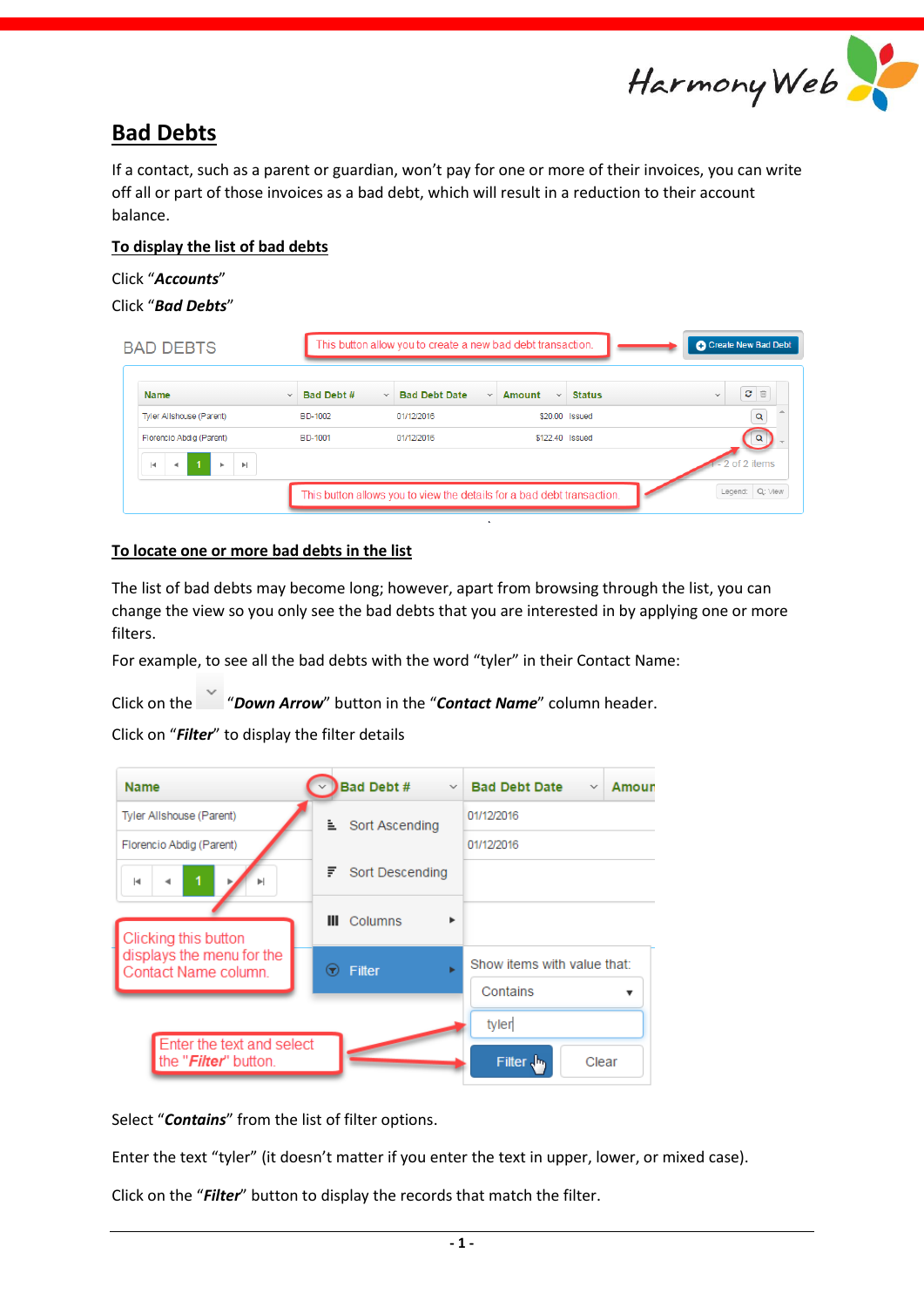

| <b>BAD DEBTS</b>                                                                              |                   |              |                      |              |                                 |                                     | C Create New Bad Debt |
|-----------------------------------------------------------------------------------------------|-------------------|--------------|----------------------|--------------|---------------------------------|-------------------------------------|-----------------------|
| <b>Name</b>                                                                                   | <b>Bad Debt #</b> | $\checkmark$ | <b>Bad Debt Date</b> | $\checkmark$ | Amount<br>$\checkmark$          | <b>Status</b>                       | $\checkmark$          |
| Tyler Allshouse (Parent)                                                                      | BD-1002           |              | 01/12/2016           |              | \$20.00 Issued                  |                                     |                       |
| $\blacksquare$ $\blacksquare$ $\blacksquare$ $\blacksquare$<br>$\blacksquare$<br>$\mathbb{R}$ |                   |              |                      |              |                                 |                                     | $1 - 1$ of 1 items    |
| The white background indicates a<br>filter has been applied to this column.                   |                   |              |                      |              | Can button is displayed in red. | When a filter is applied, the Trash | Legend: Q: View       |

#### **To remove all the filters**

Click the "*Clear all Filters*" button.

All the filters will be removed, all the bad debts will be displayed, and the **filter all filters**" button will be disabled and displayed in light grey.

#### **To refresh the list of bad debts**

If you set filters for multiple columns, you will need to select the "*Search*" button to apply all the filters to the list of bad debts.

| <b>BAD DEBTS</b>                                                                     |                            |                                                     |                                                         | C Create New Bad Debt               |
|--------------------------------------------------------------------------------------|----------------------------|-----------------------------------------------------|---------------------------------------------------------|-------------------------------------|
| Name                                                                                 | Bad Debt #<br>$\checkmark$ | <b>Bad Debt Date</b><br>$\checkmark$                | <b>Status</b><br>Amount<br>$\checkmark$<br>$\checkmark$ | C.<br>自                             |
| Tyler Allshouse (Parent)                                                             | BD-1002                    | 01/12/2016                                          | \$20.00 Issued                                          | Q                                   |
| $\mathbf{b}$<br>$\vert \cdot \vert$<br>$\blacktriangleright$<br>$\blacktriangleleft$ |                            | Click this button to refresh the list of bad debts. |                                                         | 1 - 1 of 1 items<br>Legend: Q: View |

## *NOTE:*

*The filters are remembered, which means if you close the window, the next time you open the Bad Debts window the filters will still be applied to the list of bad debts. To clear the filters, you will need to click the*



*"Clear all Filters" button.*

**To create a new bad debt**

Click the *"Create New Bad Debt" button.*

The following window will be displayed:

| <b>CREATE BAD DEBT</b> |  |  |
|------------------------|--|--|
|------------------------|--|--|

| Contact |        |
|---------|--------|
|         | -      |
|         | Select |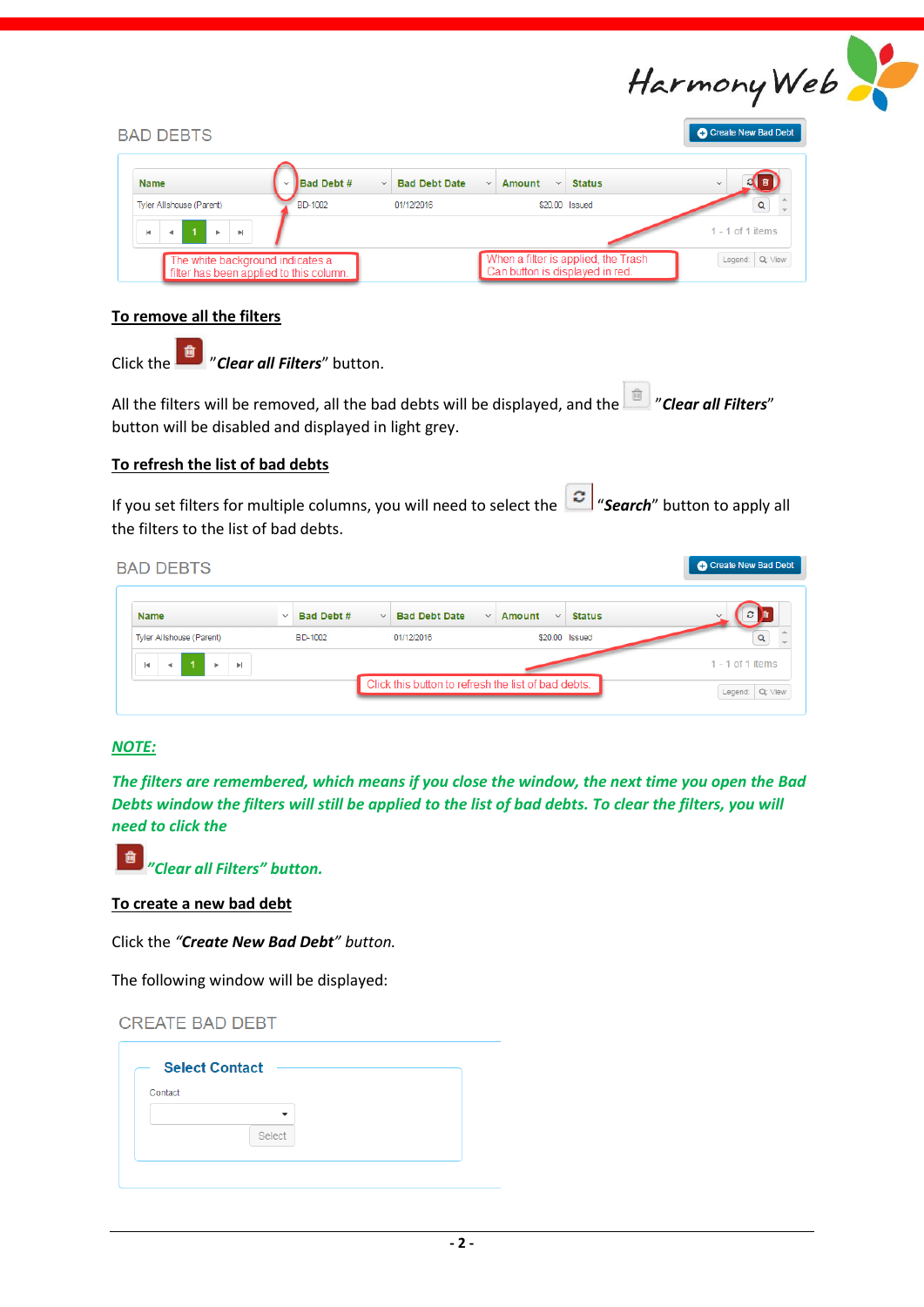

Select the parent or guardian from the "Contact" list.

Click the "*Select*" button.

A window similar to the following window will be displayed for the selected contact:

| <b>Contact Info</b>                                |                       |                     |                      | <b>Bad Debt Info</b>                     |                        |  |
|----------------------------------------------------|-----------------------|---------------------|----------------------|------------------------------------------|------------------------|--|
| <b>First Name</b>                                  | Surname               |                     |                      | <b>Bad Debt Amount</b><br>Bad Debt Date* |                        |  |
| Florencio                                          | Abdig                 |                     | 02/12/2016           | $S$ 0                                    |                        |  |
| Number/Street<br>Suburb<br>Lot 56 Out of Town Road |                       |                     | Comments*            |                                          |                        |  |
|                                                    |                       | <b>COUNTRYWAY</b>   |                      |                                          |                        |  |
| Postcode<br>State                                  |                       |                     |                      |                                          |                        |  |
|                                                    |                       |                     |                      |                                          |                        |  |
| QLD<br>4011                                        |                       |                     |                      |                                          |                        |  |
|                                                    |                       |                     |                      |                                          |                        |  |
|                                                    | <b>Invoice Number</b> | <b>Invoice Date</b> | <b>Invoice Total</b> | <b>Outstanding Balance</b>               | <b>Bad Debt Amount</b> |  |
|                                                    | <b>INV-1002</b>       | 17/11/2016          | \$1,487.13           | \$406.13                                 | $\mathbf{0}$           |  |
| Apply Bad Debt To Item?<br>0<br>∩                  | <b>INV-1006</b>       | 22/11/2016          | \$505.00             | \$505.00                                 | $\mathbf 0$            |  |

You must enter a "*Bad Debt Date*", "*Comment*", and enter the "*Bad Debt Amount*" for at least one invoice that you checked (or ticked) before you can select the "**Save"** button to save the bad debt details.

Although you can type in a "*Bad Debt Date*", it is easier to select a date from the calendar that is displayed when you click on the date.

The "*Bad Debt Amount*" at the top of the window will automatically be updated as you enter the "*Bad Debt Amount*" for each applicable invoice.

You must enter a reason for the bad debt in the "*Comments*" field. This will be useful when you review your bad debt records at a later time.

You must check (or tick) at least one invoice to write off.

When you check (or tick) an invoice, the "*Bad Debt Amount*" for the invoice will automatically be set to the "*Outstanding Balance*" for that invoice.

| Apply Bad Debt To Item? |                 |            |            | Invoice Number Invoice Date Invoice Total Outstanding Balance | <b>Bad Debt Amount</b> |
|-------------------------|-----------------|------------|------------|---------------------------------------------------------------|------------------------|
|                         | <b>INV-1002</b> | 17/11/2016 | \$1,487.13 | \$406.13                                                      | 406.13                 |

### *NOTE:*

*The "Outstanding Balance" amount for an invoice may be less than the "Invoice Total" amount if part of the invoice has been previously written off or a receipt has been allocated to part of the invoice total instead of the full invoice total.*